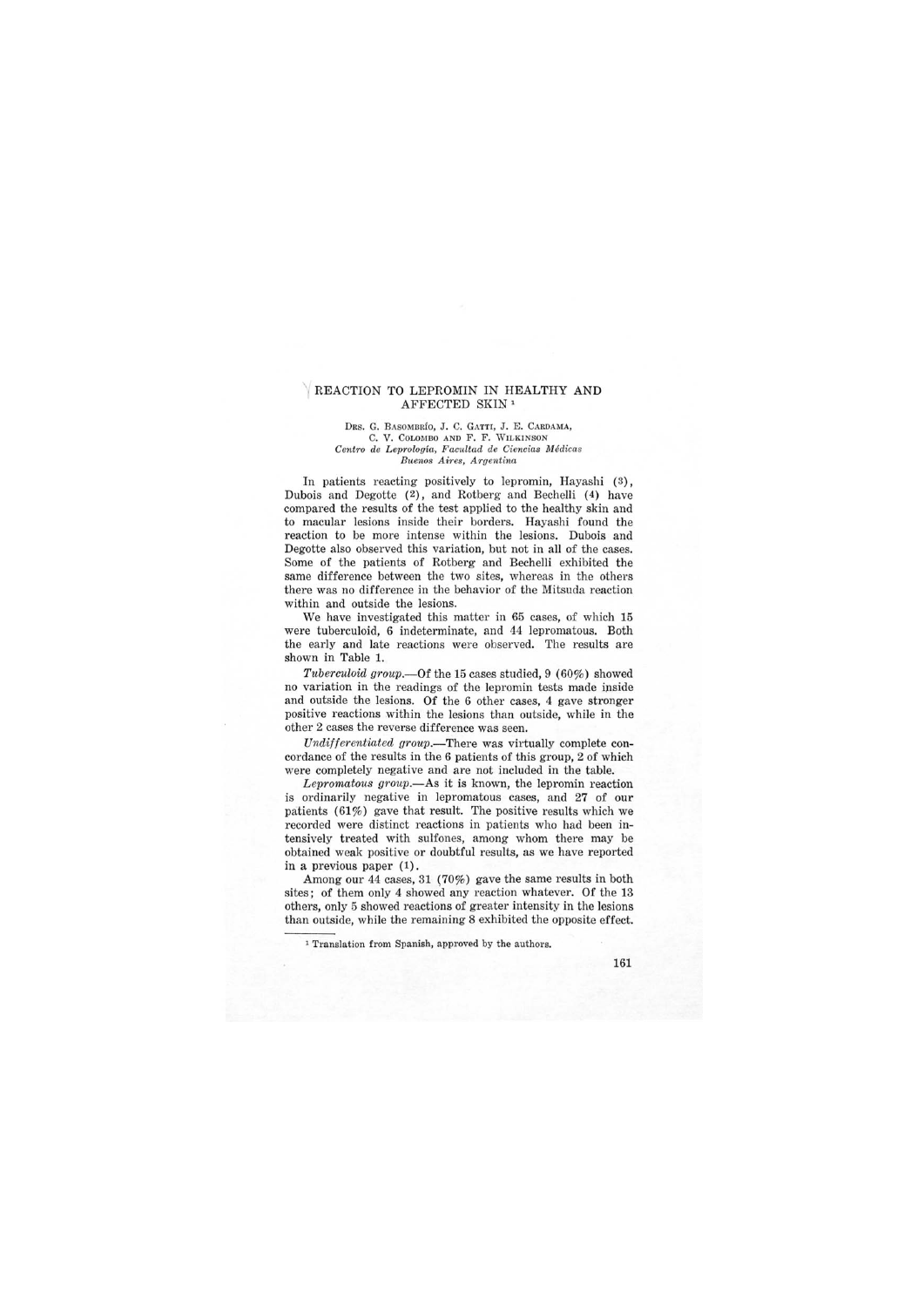| Case                   | Normal skin              |         | Affected skin |           |
|------------------------|--------------------------|---------|---------------|-----------|
|                        | 48 hours                 | 3 weeks | 48 hours      | 3 weeks - |
| Tuberculoid cases (15) |                          |         |               |           |
| E. de R.               |                          | 土       |               | $\pm$     |
| V. J.                  |                          | $\pm$   |               | $\pm$     |
| T. R.                  |                          | $\pm$   |               | $\pm$     |
| R. M.                  |                          | $\pm$   |               | $\pm$     |
| M. de M.               |                          | $\pm$   |               | $\pm$     |
| L.V.                   |                          | $1+$    |               | $1+$      |
| J. J.                  |                          | $1+$    |               | $1+$      |
| C. de M.               | $\pm$                    | 土       | $_{\pm}$      | 土         |
| C. S.                  | $1+$                     | $1+$    | $1+$          | $1+$      |
| E. de B.               | $\pm$                    | 土       | $1+$          | $1+$      |
| <b>B. R.</b>           | $\pm$                    | $1+$    | $1+$          | $2+$      |
| D. M.                  | $1+$                     | $1+$    | $1+$          | $2+$      |
| I.O.                   | $1+$                     | $1+$    | $2+$          | $2+$      |
| M. A.                  | 土                        | $1+$    | 土             |           |
| S. M.                  | $2+$                     | $2+$    | $1+$          | $1+$      |
|                        | Indeterminate cases (6)a |         |               |           |
| M. de B.               |                          | 土       |               | 土         |
| L. M.                  |                          | $\pm$   |               | 土         |

TABLE *1.-Early and late lepromin reactions in normal-appearing skin in tuberculoid, indeterminate and lepromatous cases.* 

*a* Two cases, entirely negative, not included.

TABLE 1.-Continued on next page.

L.A.C.  $1+$  1+ 1+ 1+ 1+ C. V.  $2+$  1+ 1+ 1+ 1+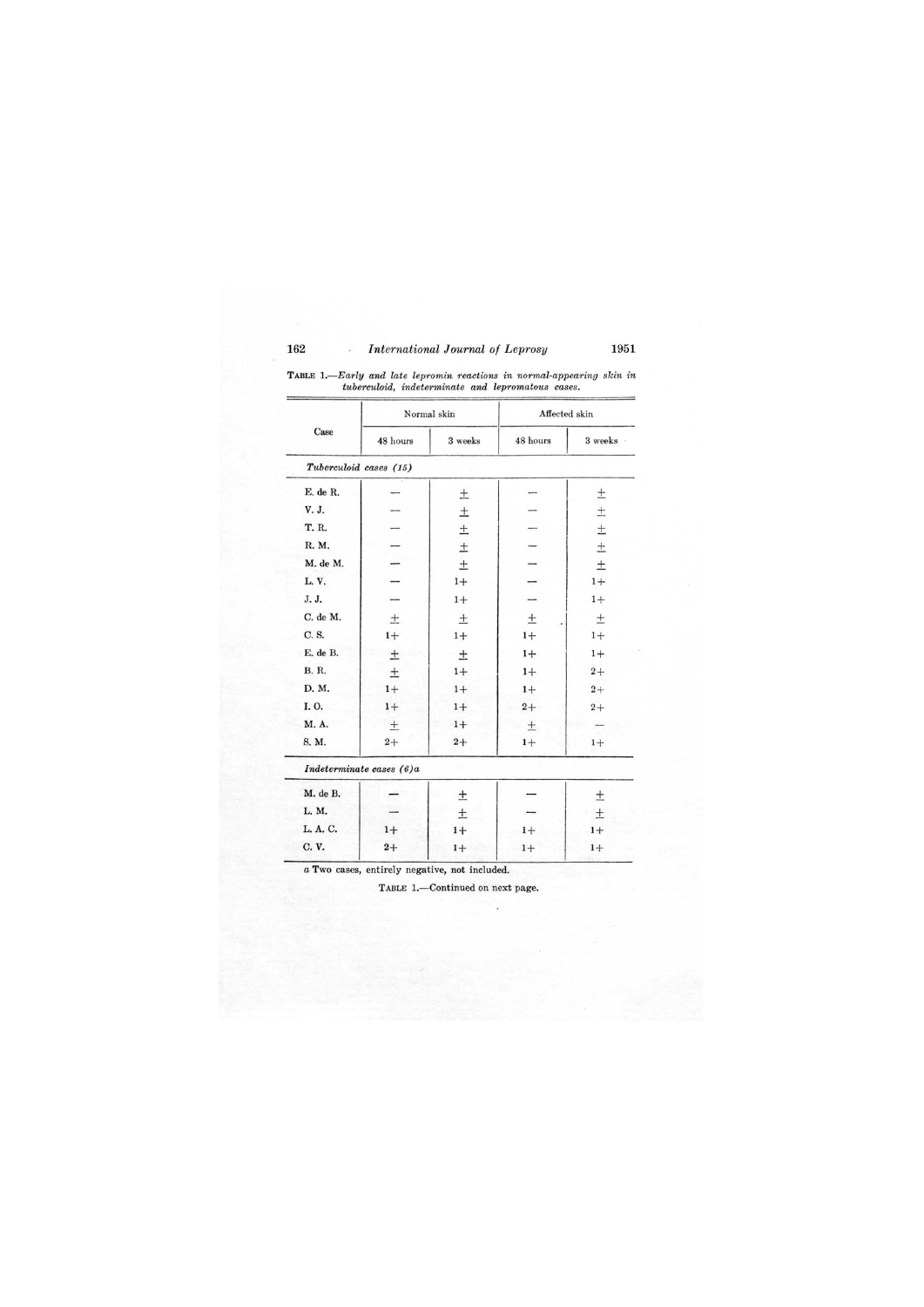| Case     | Normal skin             |         | Affected skin |         |
|----------|-------------------------|---------|---------------|---------|
|          | 48 hours                | 3 weeks | 48 hours      | 3 weeks |
|          | Lepromatous cases (44)b |         |               |         |
| V. V.    |                         |         | $\pm$         |         |
| D.F      |                         |         |               | 土       |
| F. M.    |                         |         | $\pm$         | $\pm$   |
| G. B.    |                         |         | $\pm$         | $\pm$   |
| F. B.    |                         | $\pm$   |               |         |
| M. S.    |                         | $\pm$   |               |         |
| L. M.    |                         | $\pm$   |               |         |
| A. de R. |                         | 土       |               | 土       |
| R. L.    |                         | 土       |               | 土       |
| Y. R. S. |                         | $1+$    |               | $1+$    |
| M. R.    | $\pm$                   |         | $\sim$        |         |
| M. de C. | $\pm$                   |         |               |         |
| Y. M.    | $\pm$                   |         |               |         |
| Y. A.    | $\pm$                   |         | $\pm$         |         |
| O. A.    | $\pm$                   | 土       |               |         |
| A. A.    | $\pm$                   |         |               | $1+$    |
| A. A.    | $\pm$                   | $1+$    |               |         |

TABLE 1.-Continued.

*b* Twenty-seven cases, entirely negative, not included.

## CONCLUSIONS

1. In duplicate lepromin tests of 65 patients, made in normal-appearing skin and within lesions, a large majority of the patients (71%) gave the same results, positive or negative, in both sites.

2. In the tuberculoid group, where there were differences the stronger reaction occurred more frequently inside the lesion than in normal skin.

3. In the lepromatous group the opposite effect was seen: